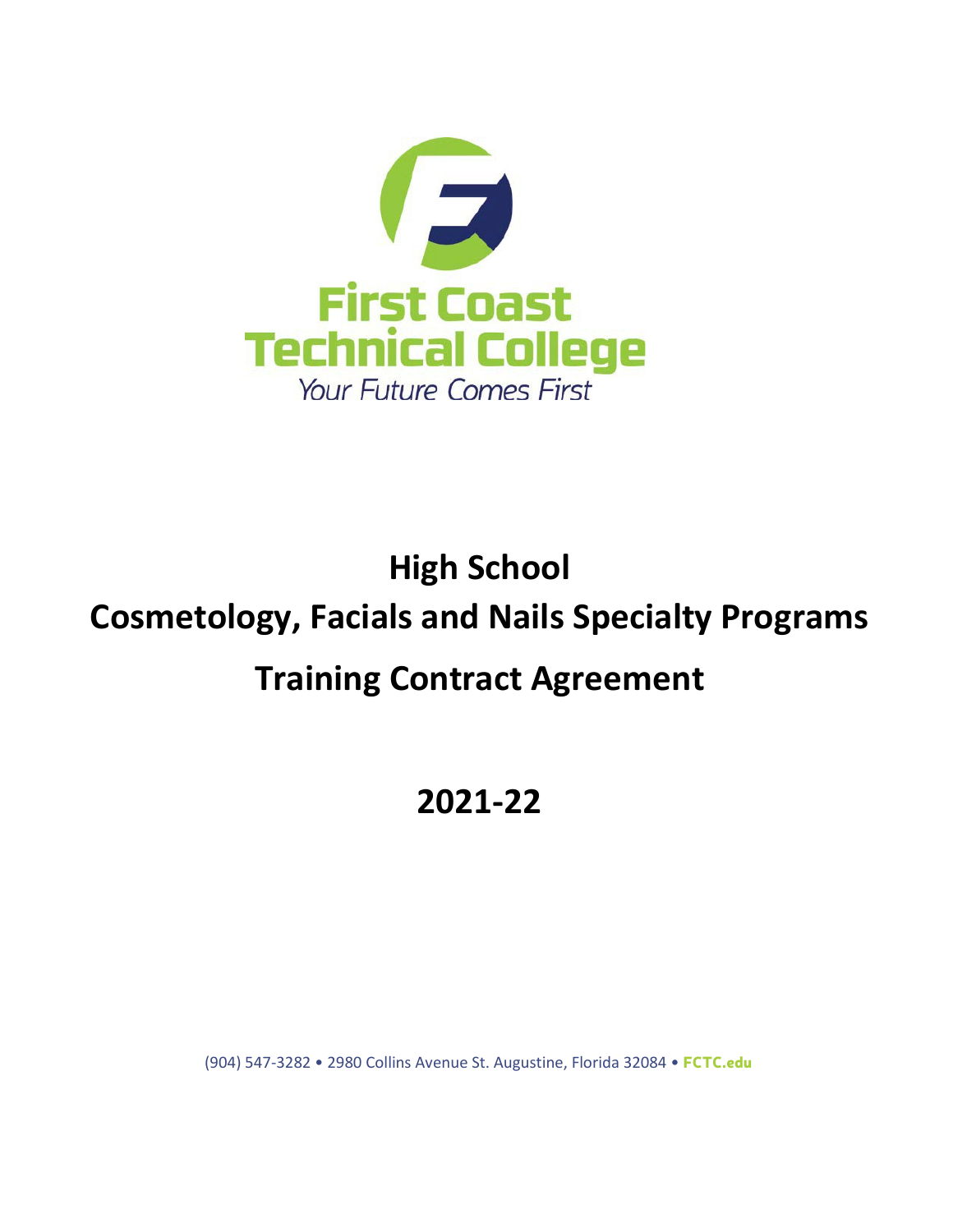Welcome to the Cosmetology, Facials and Nails Specialty program for high school students. This training agreement is intended to outline all aspects and expectations for the duration of your program to meet the standards of the Florida Department of Education Curriculum Framework.

# **Safety**

I agree:

- 1. to follow all safety rules and regulations as outlined by the instructor.
- 2. not to use any equipment until I have been instructed in the proper method ofoperation.
- 3. to demonstrate my ability to operate, use, and maintain all equipment correctly and safely under the supervision of an instructor, laboratory assistant or designatedstudent.
- 4. to abide by all safety rules when using chemicals.
- 5. those activities involving practical services will be performed with the permission of an instructor and under the supervision of an instructor, including any services that Ireceive.
- 6. that a student, as assigned by an instructor, will perform any services that Ireceive.
- 7. to keep my student training areas professionally arranged and free of my personal possessions.
- 8. to wear a class uniform on lab days.
- 9. that I will ask my instructor about learning new techniques, not anotherstudent.

# **Discipline**

Student conduct and discipline is based on the St. Johns County School Board rules which adhere to Florida law Chapter 76- 236, s. 230.23 (6) F.S. "Code of Student Conduct ". Students are required to read and understand his/her responsibilities as stated in the Student Handbook/Student Code of Conduct and this contract.

# **Dress Code**

Professional image is part of our training program. Professional image includes dress, personal hygiene and how we conduct ourselves. Students must arrive in class dressed appropriately in the approved black clothing with no objectionable odors. Students may be sent home to change into dress code attire. I agree to arrive in class dressed and groomed in accordance with industry standards, including health and safety requirements, as outlined below.

- **Uniform**: As a uniform, FCTC supplies a black apron or smock for high school students to wear while working on services.
- **Pants**: Each student must wear solid black pants of professional loose-fitting material that does not expose the skin above the knee.
- **Tops:** Each student must wear a solid black top of professional loose-fitting material that does not expose any skin other than the forearms.
- **Shoes**: Each student must wear solid black leather or leather type, rubber soled shoes that do not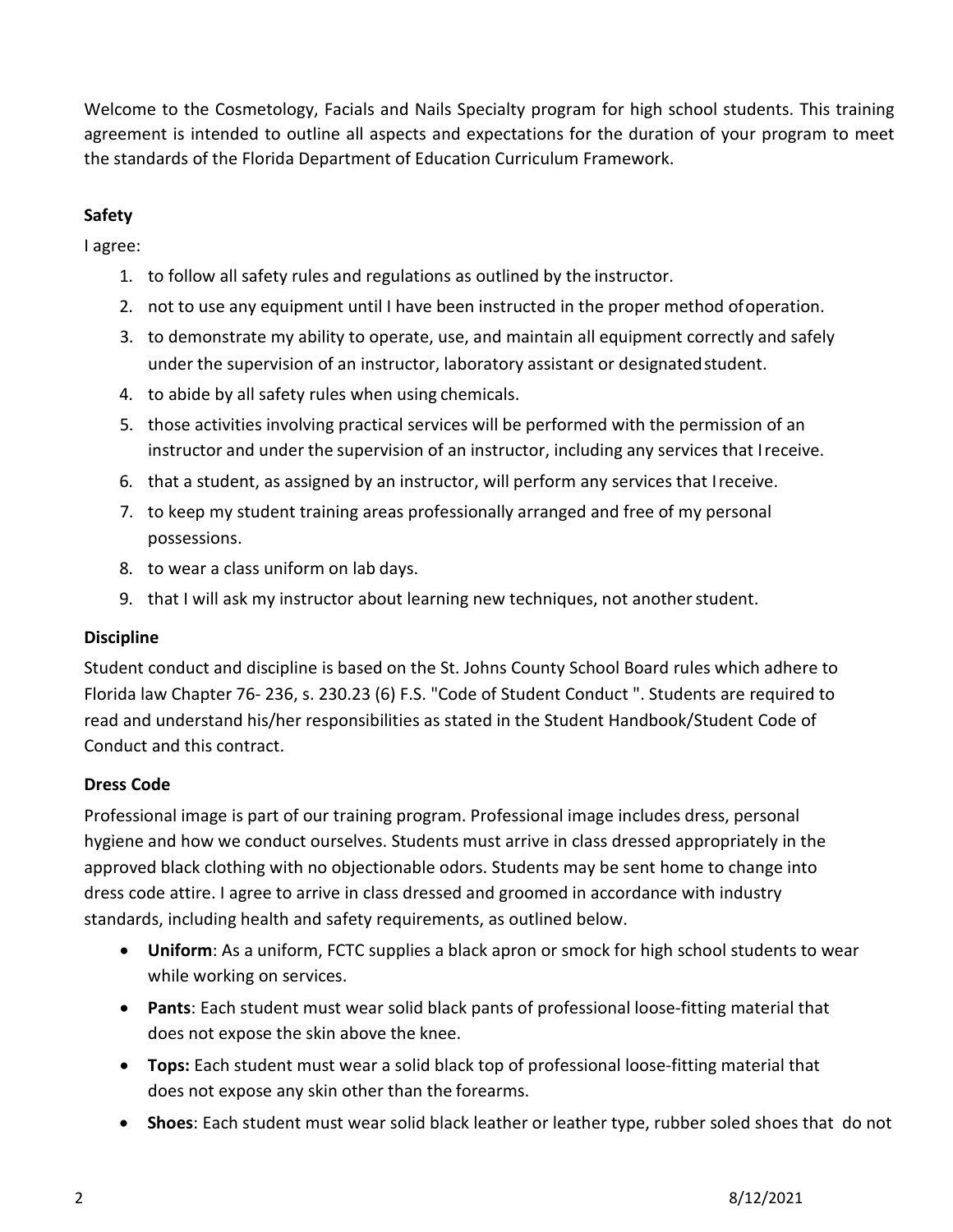expose the foot in any way. No suede, canvas, multi-color or any other variations will be accepted. No heels, boots, high-tops, flip- flops or sandals are acceptable. If you have a question, you may bring shoes in before wearing them to make sure they fit the safety requirements of the Cosmetology Program.

#### **Progress in the Program**

I understand and agree that the following are requirements to successfully progress in my program:

- 1. Instructors will assign student seating and clinic stations.
- 2. Use or cell phones without instructor approval may result in the instructor requiring no cell phone in class. I will share the telephone numbers with anyone who would need to contact me for emergency reasons including children, schools and family. All personal calls will be taken care of on lunchbreak or before and after school. I understand failure to follow the cell phone policy may result in surrendering my cell phone until the end of the day as well as daily loss of Employability Skills points and/or disciplinary action.
- 3. Textbooks are provided for student use. Students are expected to have their book in class on scheduled theory/lecture days. All books must be returned at the end of the school year or the student will be expected to pay for the cost of replacement.
- 4. Supplies for the class are provided, however, it is recommended the Nail Specialty student purchase a Tammy Taylor nail brush. Students are expected to keep their tools and implements in good condition, clean and disinfected, as required. All supplies are to remain in the classroom. Students are not permitted to bring in their own supplies without instructor approval.
- 5. I agree to make consistent progress as required toward meeting the objectives outlined on the Service Competency Chart and Employability Skills Evaluation Record and my theory assignments.

#### **Personal Services**

Personal services not assigned by the instructor have a minimal cost. All personal services must be paid in advance. Students must have approval from their instructor to receive a personal service that has not been assigned. Students receiving a personal service without instructor approval will be required to stop what they are doing and work on the scheduled assignment.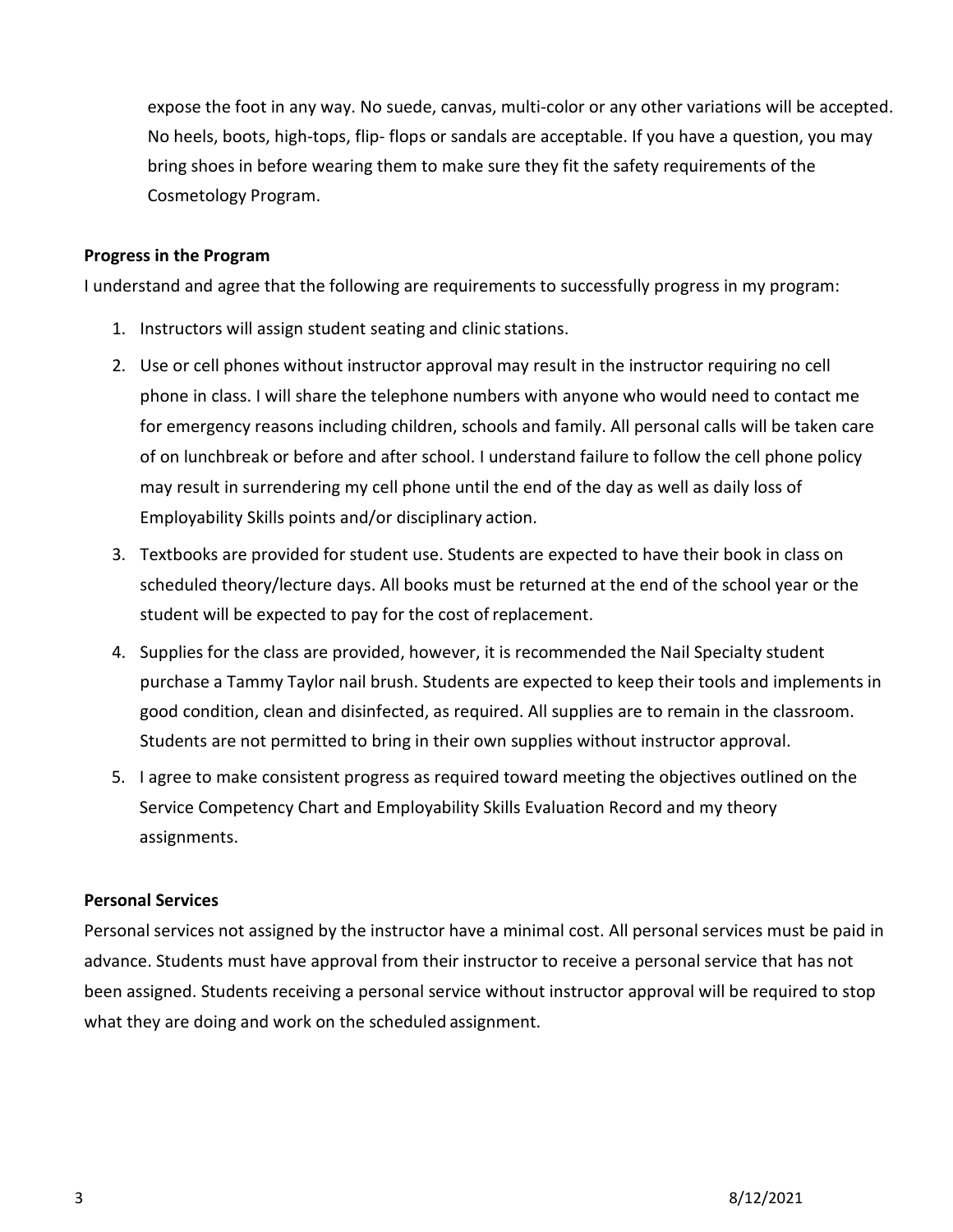#### **Program Requirements**

The following are expectations must be met:

- Minimum service requirements
	- o Facial Specialty 220 hours and 90 services
	- o Nail Specialty 180 hours and 95 services
	- o Cosmetology 1200 hours and 700 services
	- o Services must be at a minimum of entry level skill to graduate
	- o Extra services may be assigned to achieve entry level skill
- Completion of all Milady Textbook Chapter subjects (Theory).
- Homework assignments must be completed as assigned by instructor. Failure to turn in any homework assignment by the date due will result in a lower grade. The highest passing grade a student will receive on late homework is 60%.
- Projects must be completed as assigned by the instructor. Failure to turn in any project by the date due will result in a lower grade. The highest passing grade a student will receive on late projects is 60%.
- Minimum acceptable Employability Skills grade is 80% or higher.
- All test grades must be 80 or above to apply for Cosmetology Licensing Examination.
- A course average grade of 80% is required as well as completion of all assignments and service competencies to obtain Nail Specialty Registration, Facial Specialty Registration or Full Specialty Registration. Students must pass the program final with an 80% or above to be eligible for the Specialty Registration.
- To progress in the program an average of 80% or higher is required.

#### **Work Based Activity Instructional Plan**

**OBJECTIVES:** To prepare for employment in a Salon, the student will apply problem-solving skills, develop positive work attitudes and excellent customer service skills. Students will participate in supervised hands-on learning opportunities.

A student will not receive credit for service that are not handled in a professional manner. This means following proper set up, sanitation requirements and having all services checked by an instructor.

**EXPERIENCES:** The Cosmetology Program is modeled as a realistic salon atmosphere. When applicable, the competencies required by the Florida State Board of Cosmetology are performed on manikins/plastic fingers first, with demonstrations and practice sessions supervised by instructors. The competencies for facials will begin with fellow students. The competencies for nails will begin with fellow students and plastic fingers.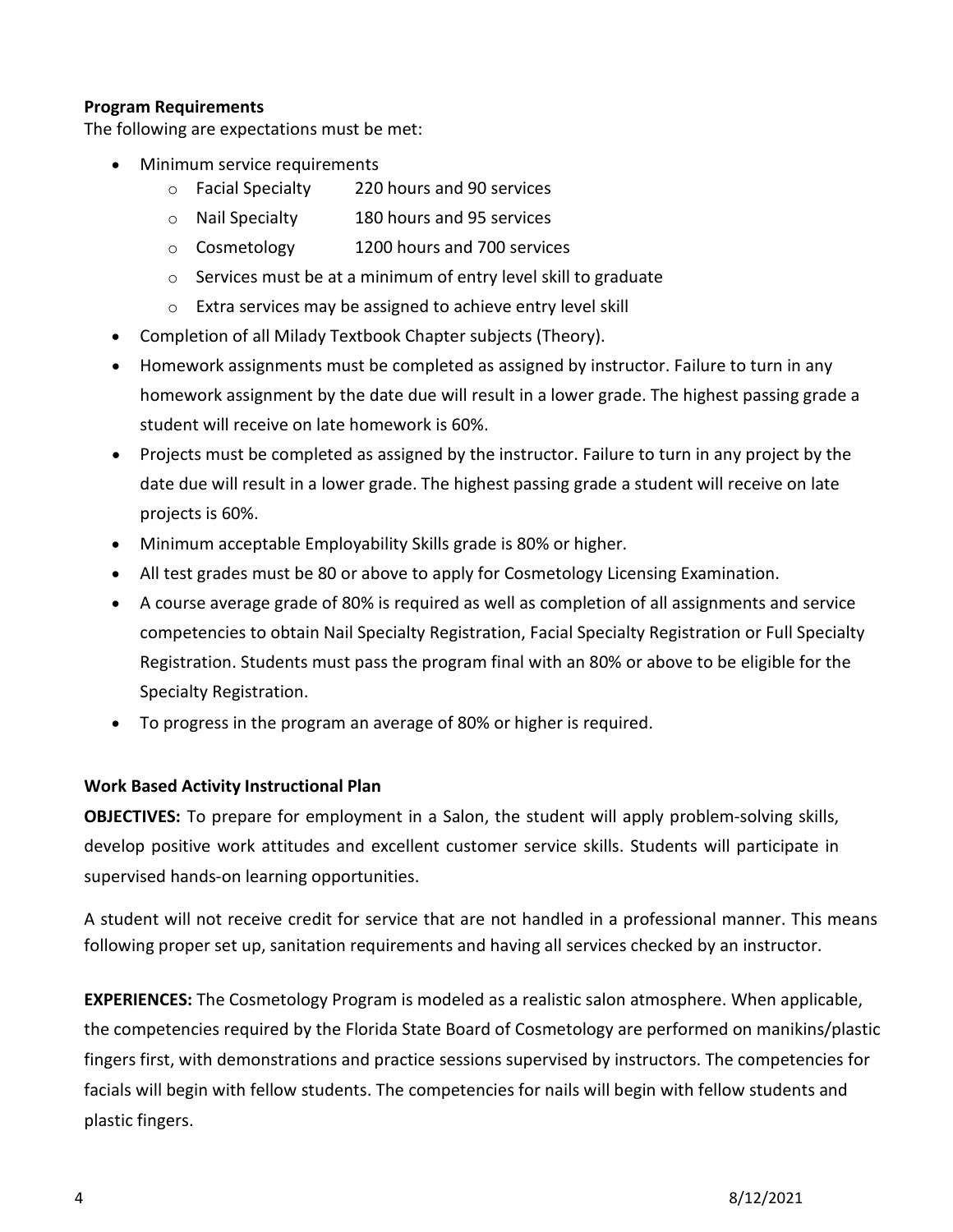When students reach an acceptable competency level, the student will then be approved to perform service competencies on patrons from the community. Every aspect of the service is performed by the student with supervision from the instructor. Each service is checked and approved by the instructor. Following proper set up and sanitation requirements and instructor approval is required.

**Six Steps to Success**: The following steps must be followed when caring for a client to receive service competency credit:

- 1. Station cleanliness and setup
- 2. Client consultation
- 3. Instructor consultation
- 4. Instructor mid-service evaluation
- 5. Instructor finished service evaluation.
- 6. Proper cleanup of the work area

The students are assigned to specific tasks on a rotating basis:

- 1. In the dispensary, the students learn how to keep the salon running smoothly by inventorying /ordering products as well as restocking supplies to keep the salon running smoothly.
- 2. General cleanup tasks to include sweeping, mopping, washing/disinfecting implements, cleaning and disinfecting tables, organizing service area, etc.
- 3. Front Desk assignment requires the student to greet clients, notify the student when their client has arrived, answer telephone calls, schedule appointments, obtain payment for services received, and assist with inventory. Students are responsible for closing out the drawer at the end of each workday.
- 4. Any other tasks the instructor may require the student complete for effectiveness of our classroom/salon environment.

#### **Attendance Policy and Verification of Hours**

As this a licensure program, hours must be kept accurately. Each student is required to sign in and out on the sign-in sheet as well as clock-in and out on the computer to receive credit hours. A student will not receive credit for hours when absent from class. The student must notify the instructor when corrections need to be made within 24 hours of posting attendance. The instructor can be notified through email and/or by noting the correction needed on the daily sign-in sheet and commenting in the Salon Iris system during clock out. Students are expected to arrive and depart class in a timely manner. Tardiness is not acceptable.

Students are scheduled in blocks of time. It is possible to complete all requirements and become a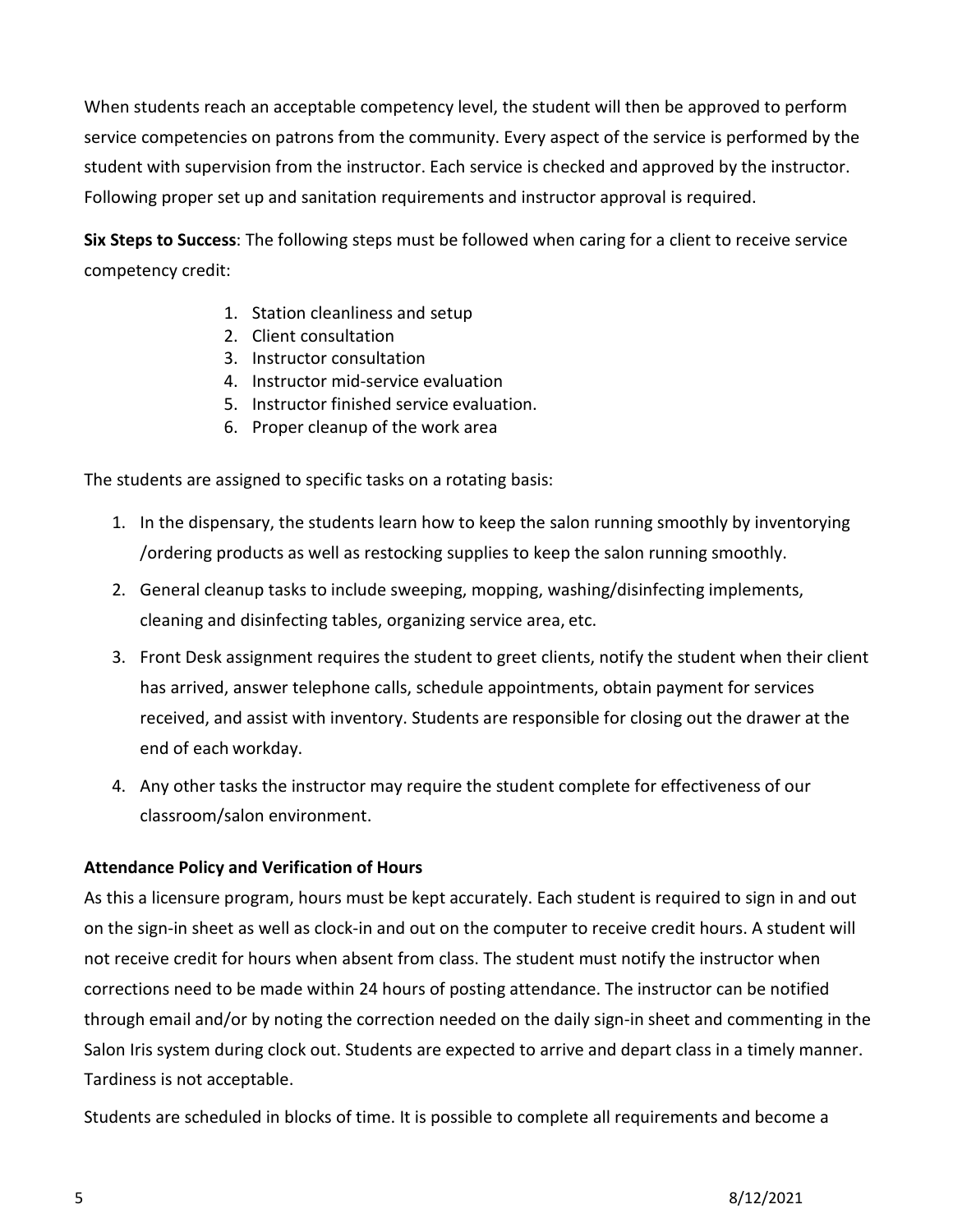licensed specialist within a single school year. Cosmetology scheduled time is 1200 hours and will take 3 school years to complete. The scheduled time includes enough hours to complete the 240 (nails) or 260 (facial) hour requirements provided the student attends school and completes their assignments every day. This includes hands-on services, as well as testing and assignments. Missing two or more days of school and/or excessive tardiness will prevent the student from obtaining the required hours for program completion.

# **Licensure and High School Credit**

To achieve program completion and therefore obtaining a Cosmetology, Full Specialty, Nails Specialty or Facials Specialty Registration, the student must complete all hours and service requirements and pass the course with an 80% average. Any average score less than 80% will not permit application for a Cosmetology License, Nails or Skincare Specialty Registration. Passing with High School credit only is a 60% to 79% score.

A district final will be given at the end of each semester. A program final will be given before licensure and must have a score of 80% or above before a Cosmetology Specialty Registration application can be submitted to the state.

#### **Grading for Licensure**

The grade is divided into 5 parts:

| 1. Chapter Tests                 | 25% |
|----------------------------------|-----|
| 2. Practical Services in the lab | 25% |
| 3. Employability Skills          | 25% |
| 4. Assignments                   | 15% |
| 5. Final Exam                    | 10% |

# **Testing**

Theory Testing is scheduled for the end of each Milady textbook chapter. If you are absent on test day you will receive a 0 grade. Retakes will be completed on the computer. The student is responsible for completing any missed testing or assignments.

All assignments must be complete before taking any chapter tests or finals. If a test is retaken because of a low grade, the highest grade the student can receive is an 80%. If a test is taken late because of an unexcused absence, the highest grade the student can receive is an 80%.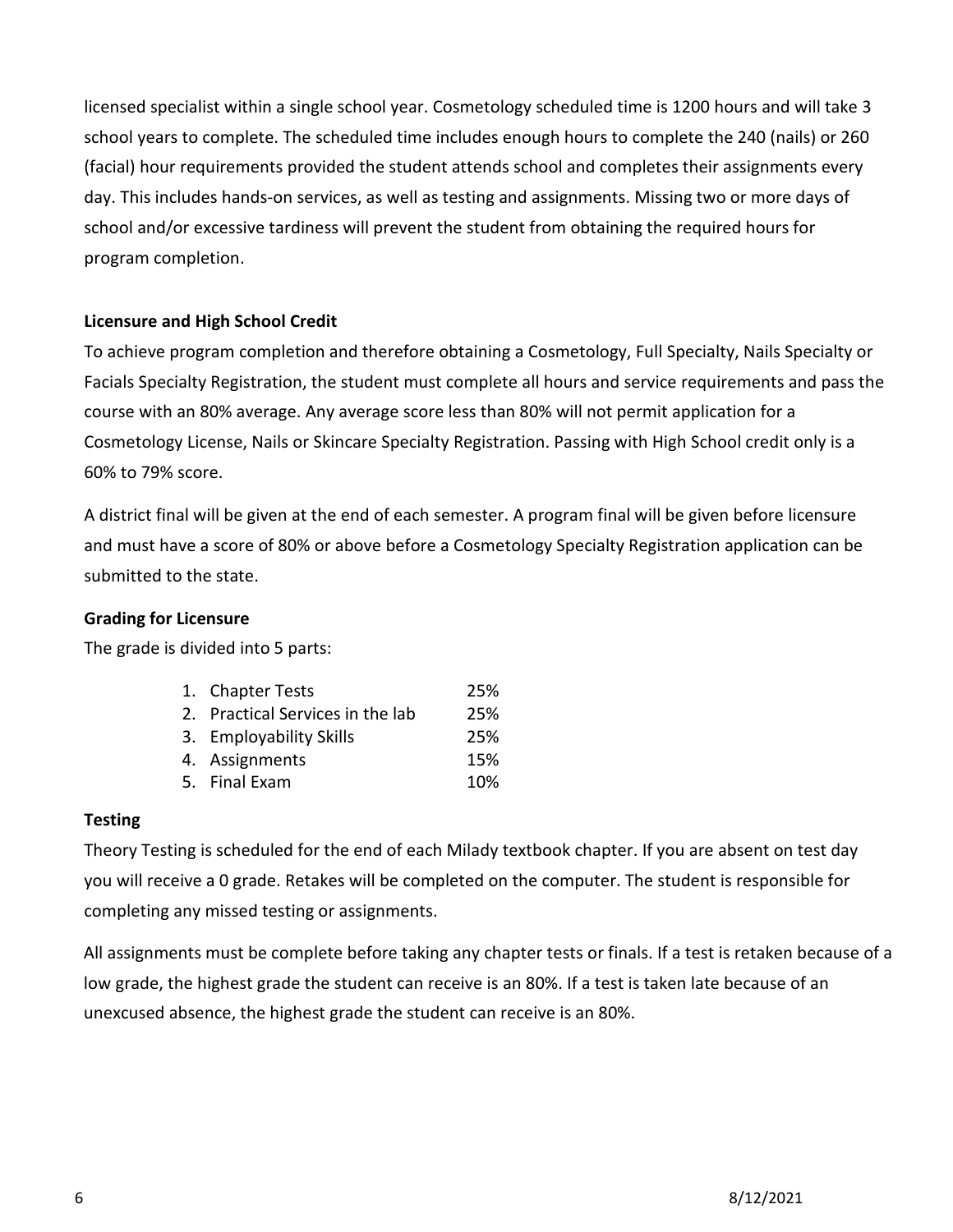#### **State Board Requirements**

I agree that to make application to the Florida State Board of Cosmetology, the following additional requirements and payments are the responsibility of the student:

- Aids Certificate \$15.00 (prices subject to change)
- Verification of hours completed
- Application to State Board with check, money order or credit card for \$75.00 (prices subject to change)

#### **Personal Gain and Declaration of Intent**

First Coast Technical College's mission is to provide career, technical and adult education to meet the changing needs of students, businesses and the regional workforce. We expect that our students will attain certification and/or licensure appropriate for their field.

However, there are times when students enroll in our career courses for reasons other than certification and/or employment. In that case, students must declare his or her intent to enroll for personal reasons, waiving their commitment to attain certification and/or licensure.

Please check all that apply below indicating your reason for enrolling in this program:

 $\Box$  I enrolled in this program to obtain employment and certification in the industry.

- $\Box$  I plan to continue my education at another college or university.
- $\Box$  I enrolled for personal enrichment, not to work in the field.
- $\Box$  I plan to work in the field only in a volunteer capacity and/or as a hobby.

| <b>Print Student Name</b> |      |  |
|---------------------------|------|--|
| <b>Student Signature</b>  | Date |  |

Program